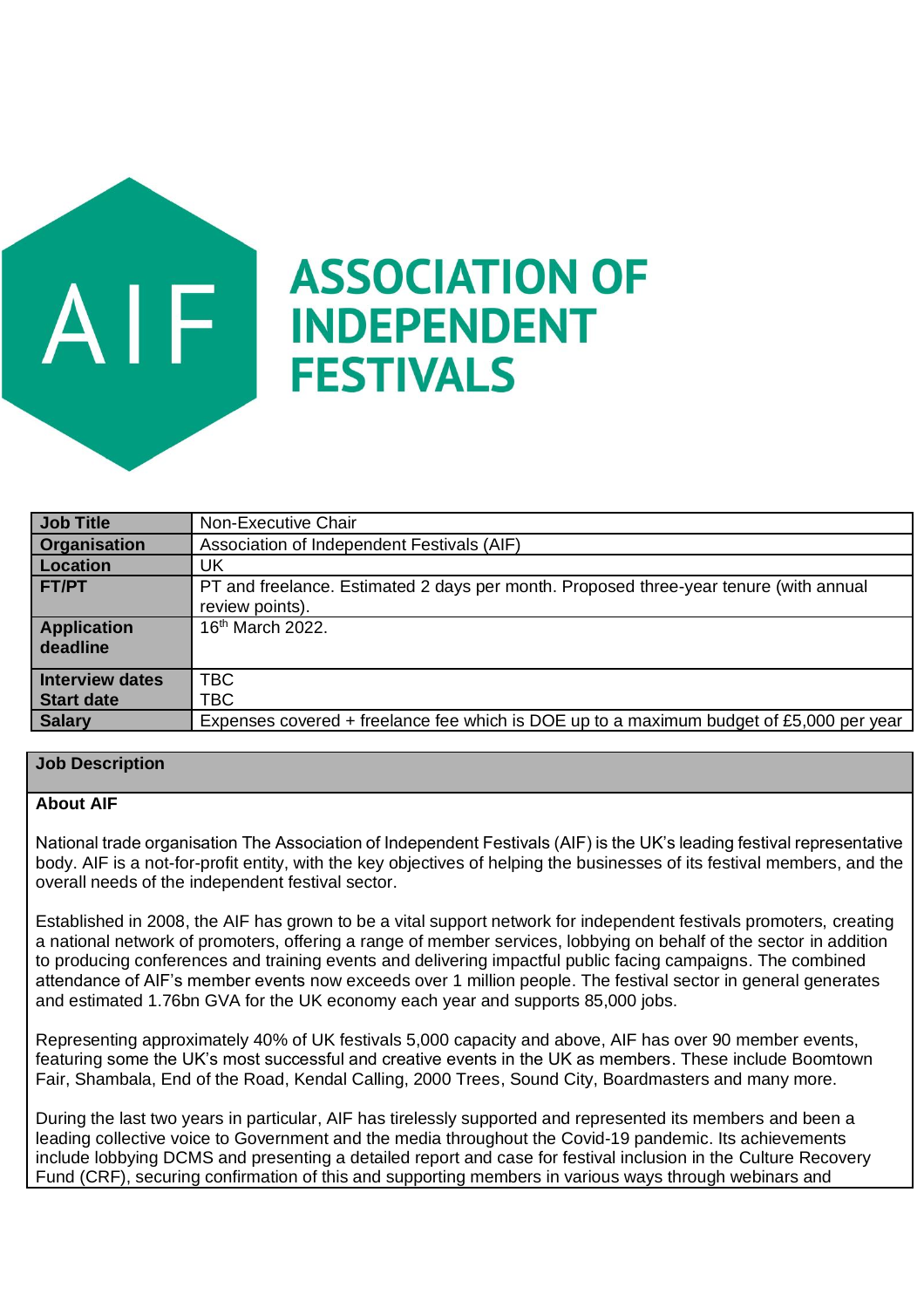resources, also appointing a funding consultant to check each application. 70% of member applications were successful in their funding bids across both rounds, resulting in unlocking over £11m of vital survival funds.

In addition, AIF lobbied for VAT reductions, set up working groups with DCMS and PHE, produced interim festival guidance, facilitated expert assistance and legal advice for members, contributed to a DCMS Select Committee enquiry into the future of UK festivals and lobbied for 18 months on the importance of a Government backed insurance scheme.

For more information about AIF and our membership, go to [www.aiforg.com](http://www.aiforg.com/)

## **About the Role**

We are looking for a new Non-Executive Chair to support the CEO with the strategic development and growth of the organisation.

Responsibilities will include:

- To function as the non-executive Chair of AIF and to Chair and lead all meetings of the AIF board, actively monitoring and ensuring the involvement of all AIF Directors in meetings and contributing to the board. The board currently meets in person four times a year in addition to interim online meetings.
- To liaise with the CEO, Vice Chair and wider board to input on shaping the strategic direction of the organisation, acting as an effective sounding board for key decisions.
- To foster a culture of openness, inclusivity, and debate, ensuring the AIF board is an effective working group.
- To bring constructive relationships to the table that could benefit AIF in lobbying and campaigning efforts.
- To take joint responsibility with the CEO for the board's composition and development, inputting on annual board rotations and acting as a custodian of the governance process.
- To periodically review financial information produced by external accountants and the CEO including quarterly accounts and annual P&L budgets.
- To monitor executive activity, conducting annual employment reviews with the CEO alongside the Vice Chair.
- To represent the organisation at public AIF events including our annual Festival Congress and AGM.
- To take an active role in the organisation's recruitment processes where appropriate.

## **About You**

- You will be an experienced professional with wide ranging leadership experience, preferably within the creative industries. Candidates should have proven experience in team leadership, executive level experience and governance. Previous experience as a Chair of an organisation is considered desirable but not essential.
- A good working knowledge of the work of AIF and the wider UK festival and events sector is also desirable.
- As an organisation we celebrate and support members from all backgrounds and are working to build an adaptable culture of mutual allyship, and an environment where everyone is comfortable being themselves 100% of the time. We actively encourage applications from people of every race, gender, religion, age, disability and the LGBTQIA+ community.